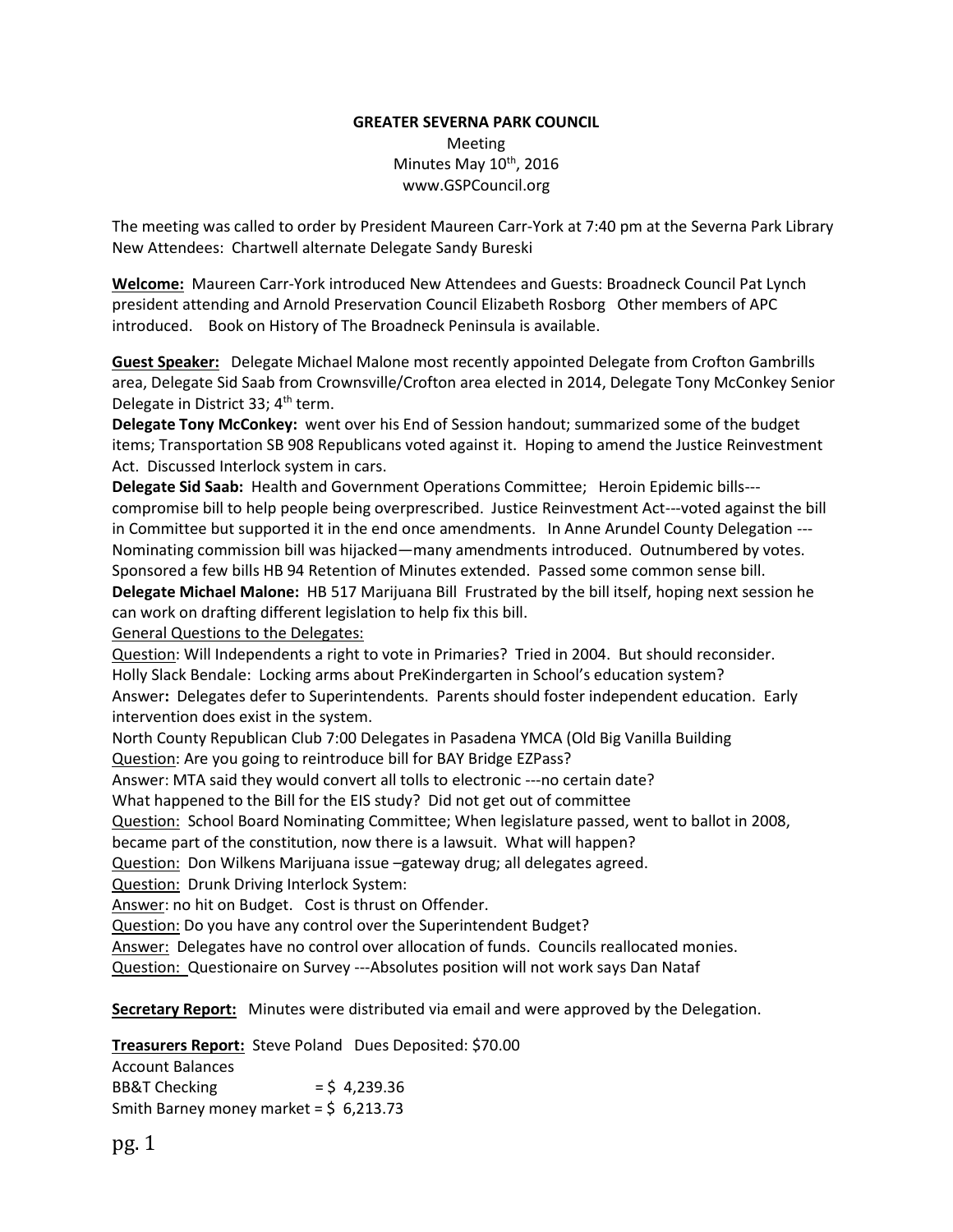Smith Barney CDs  $(4)$  = \$20,000.00

**Presidents Report:** Get Dues in and if you know any communities, please tell them pay dues. Community Liaison for the Airport: Ellen Sample next month's guest speaker.

# **Planning/Zoning/Development Committee**: Art Timmons

Sabrina Park, Phase 3 has been approved by Planning and Zoning and has been appealed by the Chartridge Community.

Cattail Commons has also been approved by Planning and Zoning and will be appealed by the Magothy River Association and the Robinson's Retreat Community.

Planning and Zoning has proposed two new bills, a Peer Review Program and a Notification Requirement program. Both are facing amendments by the County Council.

Planning and Zoning is working with the Growth Action Network and a group of developers and builders to write a revised Cluster Development Code. Art is assisting.

Severn Acres St. Martin's Lane concerns. Engineer will design a walkway along St. Martin's Lane for school bus kids. Residents along St. Martin's Lane agreed something should be done.

Robinson Reserve---request for 4 modifications- to be determined what they are

Maureen will check with Colchester for update to the Board of Appeals Schedule

Amy Leahy: Pat Daly Notification that Governor Hogan signed bill of Special Community benefits Development ---could be assessed HB 602. This changes the way you can use the monies.

**Chamber of Commerce Report**: 4<sup>th</sup> of July Parade packets are available; Shop Local Fun Festival June 4<sup>th</sup> 12-4;

# **Airport Noise Committee**: Lori Stokes

Education Committee: Brad Myers County Council taking input on Budget Process. Beth Nolan did a presentation on step increases. Well attended meeting last night. Issues were raised regarding funding for elementary schools. Offering private insurance to Nurses; School Board Nominating Commission Opened applications for next summer openings. SPHS plans a good bye tour of the old school. Selling bricks by the PTO.

Thursday, May 12<sup>th</sup> at 7:00 Annapolis High School for Meeting of the new Arnold Elementary School. Lisa Bender---Charter school funding takes nothing from other schools. They get a per pupil cost.

Environmental Committee: Paul Spadaro Definitely appealing Cattail Commons---Issues on ongoing funding –MRA will assist with the funding; Meeting with Cattail Caucus Thursday May  $12<sup>th</sup>$  at the Berrywood Clubhouse; Encourage all to send letters ; very timely issues and would like many letters to the editor. Modifications on Cattail Commons. Good news on Yellow Perch---unwritten law that the County must protect Yellow Perch (1985 Law). Any spawning tripped any development; and county must/shall maintain forest land cover. DNR was contacted and they sent a letter to Planning and Zoning with a caveat that Cattail Creek is too far gone for this. Worked with DNR and using nets in March through April and they did see yellow perch. Takes the argument away that Cattail Creek is too far gone. June 11<sup>th</sup> is Magothy River Day. Only open to Magothy River members Dobbins Island. June 12<sup>th</sup> was actual day that Captain Smith rowed into the river all the way to Sillery Bay. October 7<sup>th</sup> Crab Feast in Cape St. Clair to celebrate 70<sup>th</sup> Anniversary.

Lisa Bender: Tuesday May 17<sup>th</sup>, Union Jacks Erik Michelson –discussing where funds are going for the Concrete Rain Tax